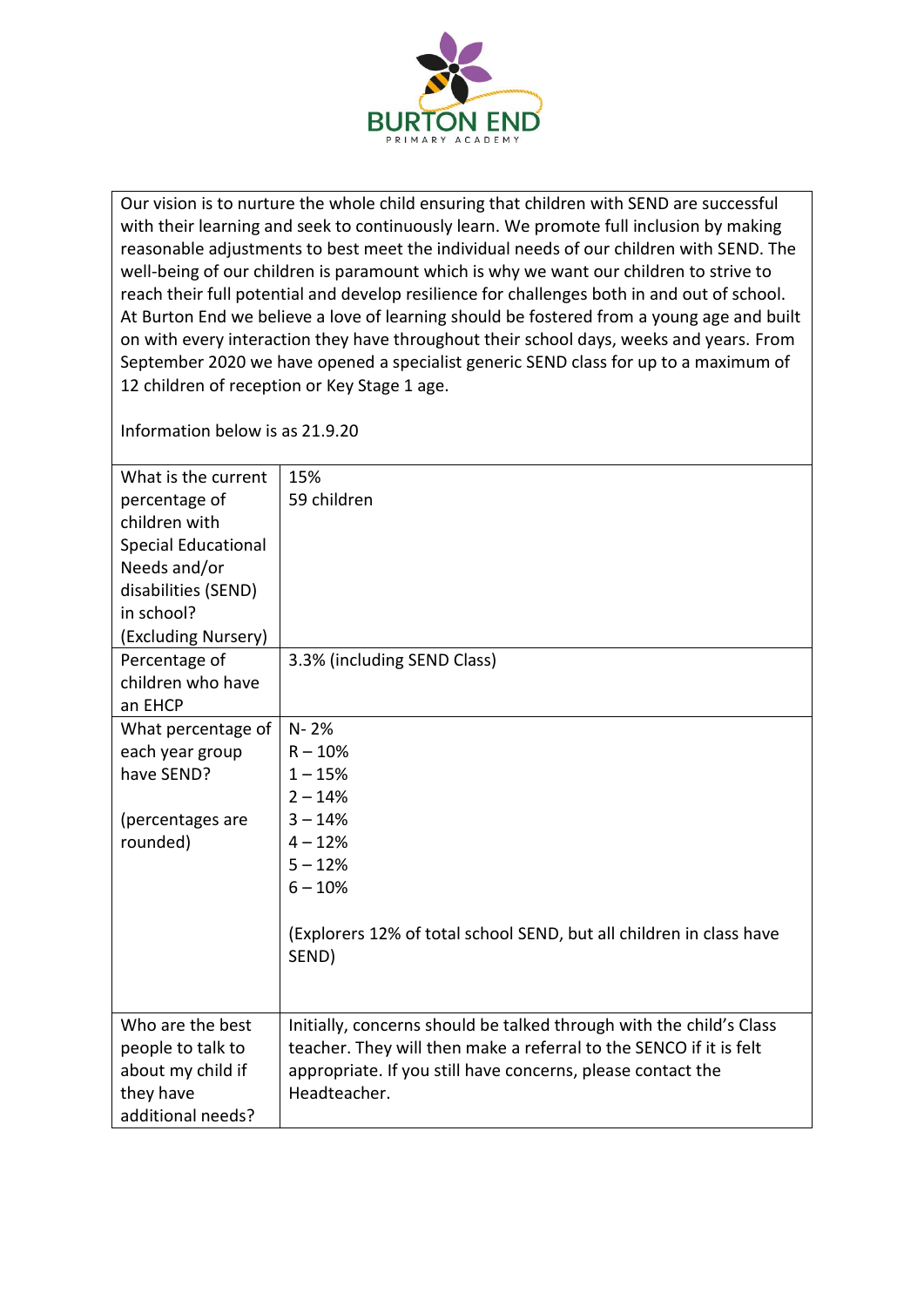

| How does the         | A child or young person has a special educational need if they have     |
|----------------------|-------------------------------------------------------------------------|
| school identify      | a learning difficulty or disability which calls for special educational |
| children who need    | provision to be made for him or her.                                    |
| extra support?       | A child has a learning difficulty or disability if he or she:           |
|                      | has a significantly greater difficulty in learning than the             |
|                      | majority of others of the same age: or                                  |
|                      | has a disability which prevents or hinders him or her from<br>$\bullet$ |
|                      | making use of educational facilities of a kind generally                |
|                      | provided for others of the same age in school                           |
|                      | There are four main categories of need. These are:                      |
|                      |                                                                         |
|                      | Communication and interaction                                           |
|                      | <b>Cognition and Learning</b>                                           |
|                      | Social, Emotional and mental health difficulties                        |
|                      | Sensory and /or physical needs                                          |
|                      | (Special educational needs and disability code of practice: 0 to 25     |
|                      | years. June 2014)                                                       |
| What are the         | <b>Quality First Teaching</b>                                           |
| different types of   | Specific small group work                                               |
| support available?   | Targeted intervention                                                   |
|                      | 1:1 support either by staff in school or from outside agencies e.g.     |
|                      | Speech and Language therapy, Occupational Therapy etc.                  |
|                      | Support in school from our ELSA's (Emotional Literacy Support           |
|                      | Assistants)                                                             |
|                      |                                                                         |
| How is extra         | Children's progress is monitored in school and specific needs are       |
| support allocated    | identified then support is planned and implemented to meet              |
| to children?         | educational needs.                                                      |
| How will we          | Children's progress is continually monitored through ongoing            |
| measure the          | teacher assessment. Attainment is also monitored using                  |
| progress and         | assessment trackers every term. Discussions are held between            |
| review provision for | senior leadership (including the SENCo) and class teachers during       |
| your child?          | progress meetings, where progress, attainment and support are all       |
|                      | reviewed.                                                               |
| How can I tell the   | If you have concerns about your child's progress you should speak       |
| school I am          | to your child's class teacher initially. If you are not happy that the  |
| concerned about      | concerns are being managed and that your child is still not making      |
| my child's progress  | progress you should speak to the SENCO or Head teacher. If you are      |
| or wellbeing?        | still not happy you can speak to the school SEND Governor.              |
| How will the school  | At Burton End Primary Academy we encourage parents/carers to            |
| work with me as a    | discuss their child's progress and any specific needs they may have     |
| parent/carer to      | so that we can work together as a team for your child.                  |
| support my child     |                                                                         |
| who has special      |                                                                         |
| educational needs    |                                                                         |
| or disabilities?     |                                                                         |
|                      |                                                                         |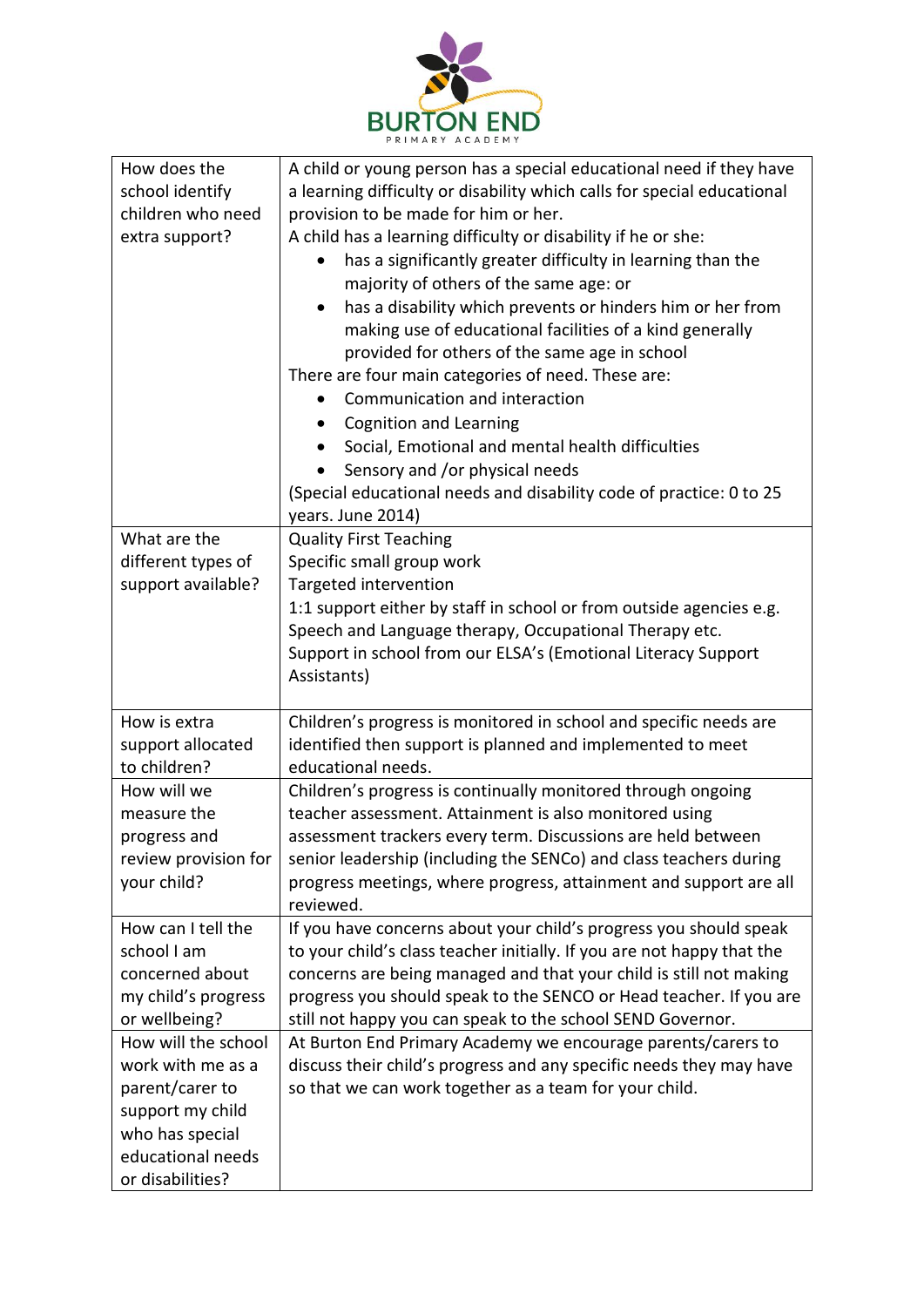

| How do we involve   | Children's views are sought and recorded on their One Page                                                                              |
|---------------------|-----------------------------------------------------------------------------------------------------------------------------------------|
| children with       | Profiles. These where possible are addressed. Their opinions are                                                                        |
| special educational | valued when future targets are being considered which allows them                                                                       |
| or disabilities in  | to take some ownership of their learning.                                                                                               |
| discussions about   |                                                                                                                                         |
| their education and |                                                                                                                                         |
| support?            |                                                                                                                                         |
| How are adults in   | Many of our staff are specifically trained in programmes such as                                                                        |
| school helped to    | Elkan, Makaton, PECS as well as literacy and numeracy                                                                                   |
| work with children  | interventions. Staff also access professional development                                                                               |
| with special        | opportunities to extend their knowledge and skills                                                                                      |
| educational needs   |                                                                                                                                         |
| or disabilities?    |                                                                                                                                         |
| How is the          | At Burton End Primary Academy we have a variety of specialist                                                                           |
| curriculum/teachin  | equipment available to assist your child's needs including, but not                                                                     |
| g adapted for my    | limited to, writing slopes, enlarged keyboard, coloured filters,                                                                        |
| child with special  | specific computer programs and more.                                                                                                    |
| educational needs   |                                                                                                                                         |
| or disabilities?    |                                                                                                                                         |
| What outside        | Counselling . Family Support Worker . CISS Outreach Service .                                                                           |
| agencies are        | Educational Psychology Service . Sensory Service for children with                                                                      |
| accessed to support | visual or hearing needs . Speech and Language Therapy .                                                                                 |
| children with       | Occupational Therapy • Physiotherapy • Professional training for                                                                        |
| special educational | school staff to deliver medical interventions . Parent Partnership                                                                      |
| needs or            | Service (to support families through the SEN processes and                                                                              |
| disabilities?       | procedures). • School Nurse • Children and Adolescents Mental                                                                           |
|                     | Health Team (CAMHS) . Young Carers . National Society for                                                                               |
|                     | Epilepsy • National Autistic Society • Behaviour support                                                                                |
| How is the physical | Our school is fully assessable for children with physical needs as                                                                      |
| environment         | there are slopes for easy access to all parts of the school. We also                                                                    |
| accessible to       | have a stair lift to enable wheel chair users to negotiate the stairs in                                                                |
| children with       | school. There are accessible toilets throughout the school. All staff                                                                   |
| special Educational | have access to interactive whiteboards and a variety of applications                                                                    |
| needs or            | to meet children's individual needs.                                                                                                    |
| disabilities?       |                                                                                                                                         |
| How do we support   | Before children move classes their current teacher will meet with                                                                       |
| children during     | their new teacher to share information and records. This ensures                                                                        |
| transition from one | that staff are fully informed of children's needs and specific                                                                          |
| class to another or | adaptations that need to be made to aid a smooth transition. When                                                                       |
| when they leave     | necessary an enhanced period of transition is planned and                                                                               |
| school?             | implemented. This may be needed for children with specific needs                                                                        |
|                     |                                                                                                                                         |
|                     |                                                                                                                                         |
|                     | well informed and comfortable with the process.                                                                                         |
|                     | who are moving to a new school. Transitions are individual to your<br>child's needs and we will work with parents to ensure everyone is |
|                     |                                                                                                                                         |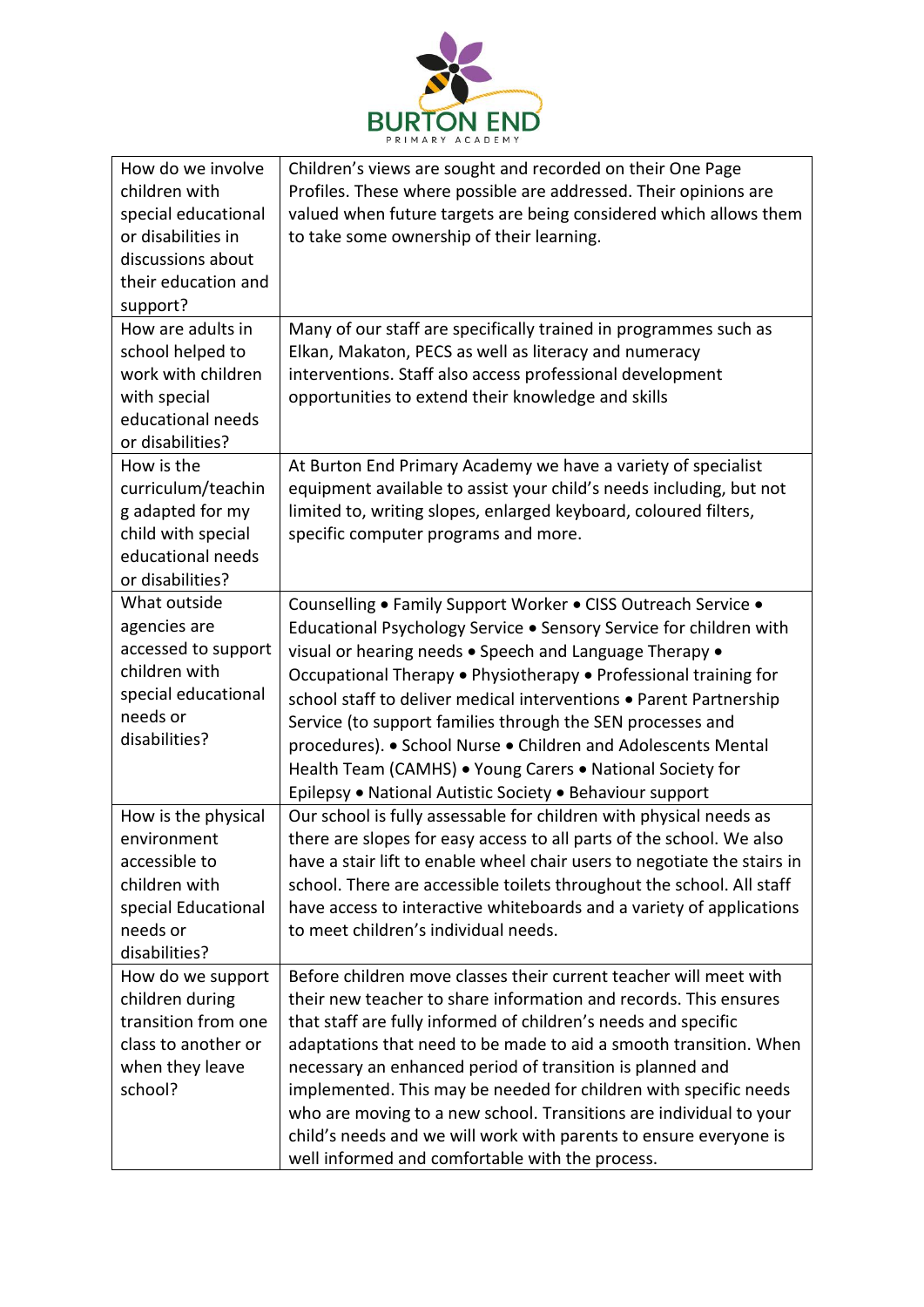

| Where can I get<br>more information<br>as a parent of a<br>child with special<br>educational needs<br>or disabilities? | You can read our policies on relevant issues. These can be found on<br>our website or you can request a hard copy from the school office.<br>Useful policies include: • Behaviour Policy • Equal Opportunity<br>Policy . Safeguarding Policy . SEND Policy . Complaints Policy<br>More information can be found on<br>www.suffolklearning.gov.uk                                                                                                                                                                                                                                                                                                                                                                                                                     |
|------------------------------------------------------------------------------------------------------------------------|----------------------------------------------------------------------------------------------------------------------------------------------------------------------------------------------------------------------------------------------------------------------------------------------------------------------------------------------------------------------------------------------------------------------------------------------------------------------------------------------------------------------------------------------------------------------------------------------------------------------------------------------------------------------------------------------------------------------------------------------------------------------|
| Other useful<br>websites include                                                                                       | <b>Suffolk County Council Local Offer</b><br>www.suffolk.gov.uk/children-families-and-learning/send-andthe-<br>local-offer<br><b>British Dyslexia Association</b><br>www.bdadyslexia.org.uk<br><b>National Autistic Society</b><br>www.autism.org.uk<br>UK charity for helping children and young adults with<br>communication impairments<br>www.scope.org.uk/support/families/diagnosis/communicationissue<br>$\overline{\mathsf{S}}$<br><b>British Deaf Association</b><br>www.bda.org.uk<br>Epilepsy<br>www.epilepsysociety.org.uk<br>Learning Disability Service (CAMHS) Suffolk<br>www.nsft.nhs.uk/Pages/Learning-Disability-Service- (CAMHS)-<br>Suffolk.aspx<br><b>Suffolk Young Carers</b><br>www.suffolk.gov.uk/children-families/support-for-youngcarers- |
|                                                                                                                        | in-suffolk                                                                                                                                                                                                                                                                                                                                                                                                                                                                                                                                                                                                                                                                                                                                                           |

Burton End Primary Academy's Special Educational Needs Report March 2019